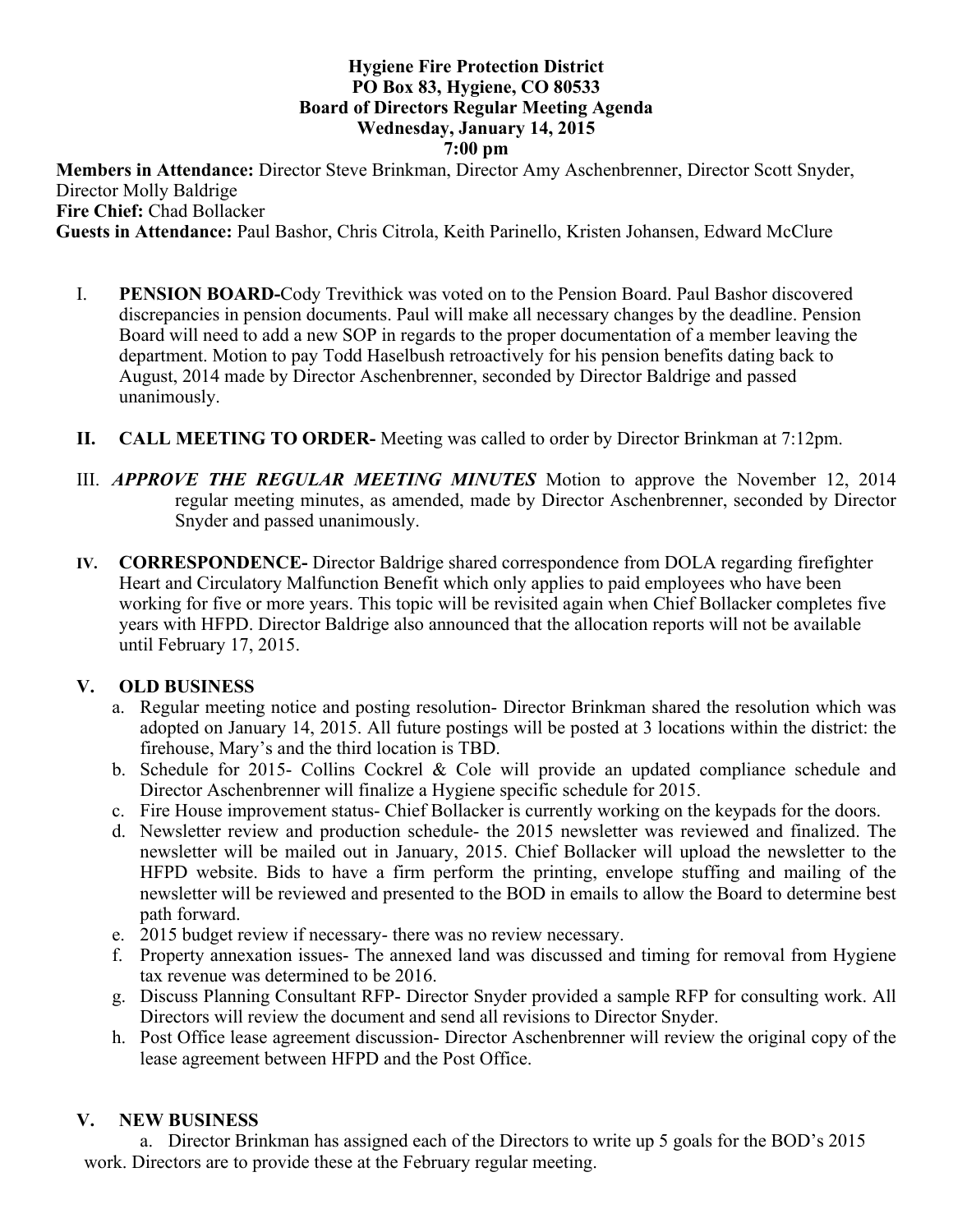**VI. OFFICERS' REPORTS –** The year end budget was completed, submitted and accepted. Chief Bollacker will post the year end financials on the HFPD website.

## **VII. FIRE CHIEF'S REPORT-**

- a. There were 10 total calls in December.
- b. There were 54.5total training hours in December.
- c. 2830 is still out of service. Chief is still waiting for the low pressure oil pump from Ford.
- d. Recruiting is still on-going.
- e. Three new members were sworn in, in December, 2014.
- f. Annual Pump test and certification were completed on 2803, 2801 and 2802. 2803 and 2801 passed certification, 2802 failed. 2802 will be re-inspected.
- g. Ice rescue training will start at the end of January. 15 HFPD members will be participating in this training.
- h. Mill Levy- 2015 workshop/seminar on February 11, 2014 to help identify successful measure for tax related changes in a district.
- i. Pancake supper is February  $28<sup>th</sup>$ .
- j. 2014 year end call statistics- average response time from dispatch to arrival-EMS-13m, 2s For fire- 12m, 29s Average response time from dispatch to beginning route-EMS- 6m, 15s Fire- 5m, 30s Average on-scene time- 40m, 15s
- k. Chief reviewed NFPA compliancy- 1720- Volunteer Department- within the NFPA 1720, HFPD falls under the rural area category (less than 500 people per square mile), requirements include minimum staffing to respond is 6 personnel, minimum response time is 14 minutes for distances less than 8 miles, minimum number of staff to respond for distances greater than 8 miles is 4 personnel and the minimum response time is dependent on distance.
- l. 2014- twenty calls that were greater than the NFPA 1720 allotted response times.

# **IX. AUDIENCE BUSINESS - none**

- **IX. Deep Dive –** The newsletter being mailed out needs to have all references to the HFPD website be complete in that the material being sited actually exists on the website. Public outreach continues to a top priority. Discussion for the next newsletter will begin at the February regular meeting.
- **X. ADJOURNMENT -** Director Aschenbrenner made a motion to adjourn, seconded by Director Baldrige, passed unanimously. Meeting was adjourned at 8:31pm.